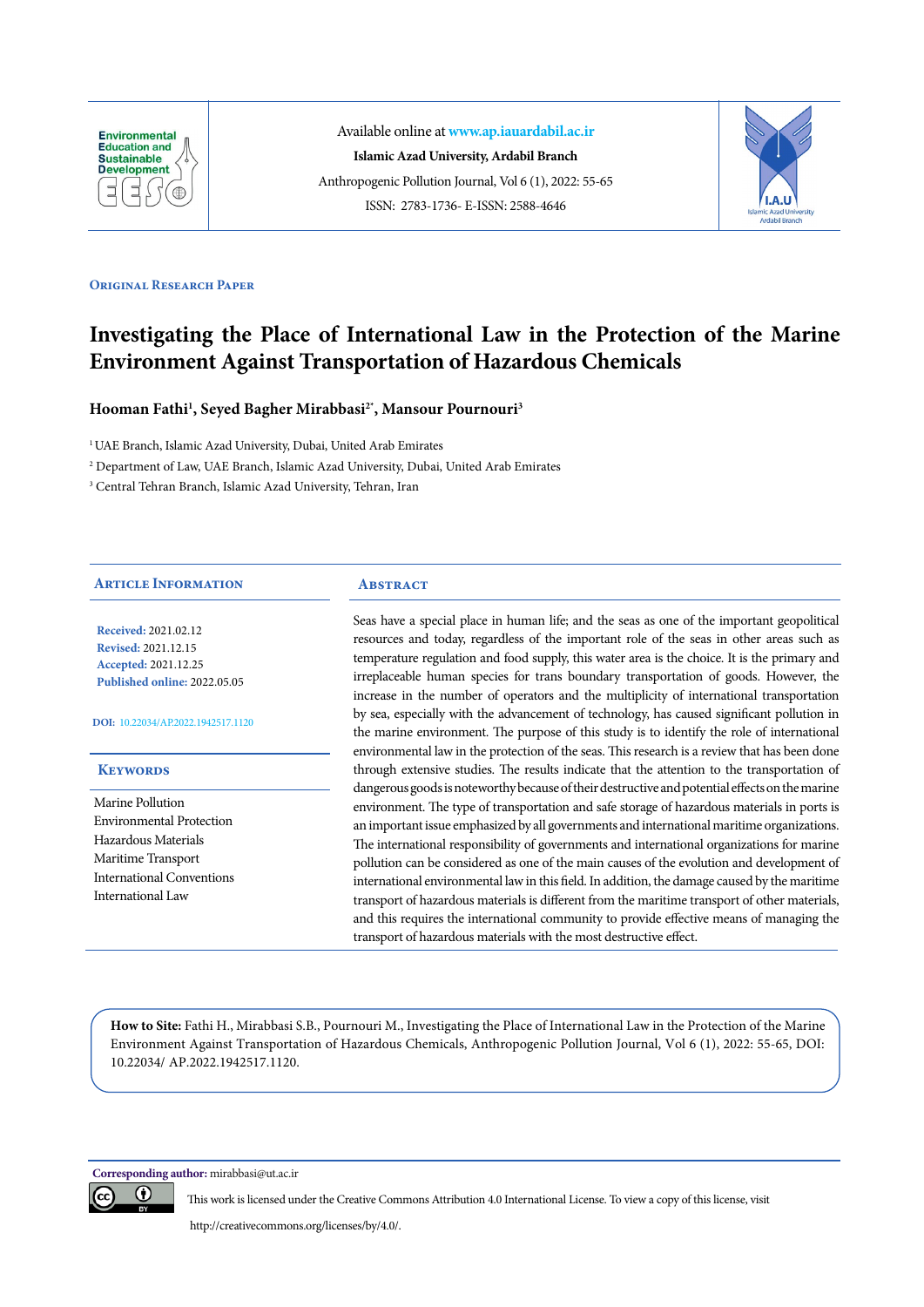## **1. Background**

The marine environment has the potential to play an influential role in human life, and in return, humans have different effects on the marine environment. On the one hand, the seas are a good route for the transportation of goods and passengers, and on the other hand, they are a source of food supply (Elias, 2003). The seabed is a source of energy and many sources, including metals and minerals, can be extracted from the seas. The integrity of the environment causes both land and sea to be affected by land; this makes the protection of the marine environment affect a wide range of issues. Any pollution in the marine environment will have devastating effects on the entire planet's ecosystem and threaten the life cycle (OPRC-HNS, 2000).

On the other hand, the industrialization of human life has caused the environment to be affected by a variety of substances and pollutants that are not compatible with its natural cycle and cause damage to both animals and their habitats. This situation not only threatens plants and animals, but also poses challenges to human health in terms of human dependence on the environment. In line with the gradual development of international environmental law, attention has been paid to marine environmental pollution by governments and international institutions. Non-oil pollution at sea, such as ship waste, sewage and hazardous materials, are generally factors that seriously threaten and destroy the marine environment (ADR, 2013).

To this end, governments have established international legal systems, such as international conventions, since the second half of the twentieth century to prevent the destructive effects of hazardous substances at sea. Rules of law derived from customary international law, which required states not to pollute the environment, gradually moved towards the establishment of convention systems between states. Convergence of governments to prevent environmental pollution from hazardous substances at sea, in addition to international action led to the creation of regional conventions (Dabiri, 2012).

In this regard, scientific research and studies have played a very important role in the development of treaties and laws governing hazardous substances, although there is no scientific certainty about the dangers of all such substances, but these studies show that many dangers Types of hazardous substances, there is a serious fear that can lead to poisoning, production of carcinogens, alteration, erosion and other things that are dangerous to human health and the environment (Brown, 1986).

The results of this research later became the basis for international legal action, and in the early 1970s led to the development of more and more environmental laws in industrialized countries and a huge increase in the cost of hazardous waste disposal. Inevitably, this situation led to efforts to find alternative ways and facilitate the disposal of hazardous materials and waste in developed countries from a legal perspective. Problems and concerns about hazardous waste led to the adoption of measures by developing countries, which eventually led to the development of binding and non-binding international agreements that set out a set of rules, principles and standards in the management of hazardous waste and waste management this was rubbish (Bai & Li, 2021). Unlike ordinary and natural transport accidents, which they problematic enough are, hazardous materials can have consequences that extend far beyond the accident and affect a large number of people other than those directly involved, influence (Bergkamp & Orlando, 2009).

Although these accidents occur on a limited basis, a brief look at the statistics of such accidents shows that transport accidents involving hazardous substances often occur on a large scale and lead to death, injury and Property and the environment are damaged. In 1998, for example, a truck containing cyanide hit a gold mine in Kyrgyzstan, drowning a bridge and releasing about 1,800kg of sodium cyanide into a river, polluting the water supply of several towns and villages (Borelli, 2015).

Hundreds and thousands of local residents reportedly sought medical treatment for the incident. This event shows well how a simple incident in a small area can have effects in remote areas. The Basel Convention on the Control of the Movement and Disposal of Hazardous Waste is the most important international agreement on hazardous waste (Birnie et al., 2009; Ojaghi et al., 2021).

The action of the International Maritime Organization (IMO) for the drafting of the Marple Convention by States, as well as the ratification of the London Convention, the 1982 Convention on the Law of the Sea, Especially the subject of research (Yearbook of the International Law Commission, 1985).

The OPRC-HNS protocol, to which the Iranian government has also acceded, is another example of governments paying attention to pollution from hazardous substances at sea. In addition, the mechanism of international responsibility of the government and compensation for the transportation of hazardous and toxic substances from the sea, today the attention of governments in the field of international responsibility of the government has attracted attention because the development of international responsibility of governments and its consequence, compensation for pollution Dangerous substances will lead to the settlement of disputes and lawsuits between governments in international dispute resolution bodies (Khadduri & Gareeb, 1990).

Therefore, in addition to the performance of governments, the role of international organizations and their activities in the field of environmental protection is also considered, which in this paper will be analyzed with emphasis on the protection of the marine environment. The use of the word "reference" in the title of the research may not be relevant, but what is important in this area is the work of international organizations to protect the marine environment, especially the pollution caused by the transport of hazardous substances at sea. The following are some of the international conventions that deal with the pollution of the marine environment caused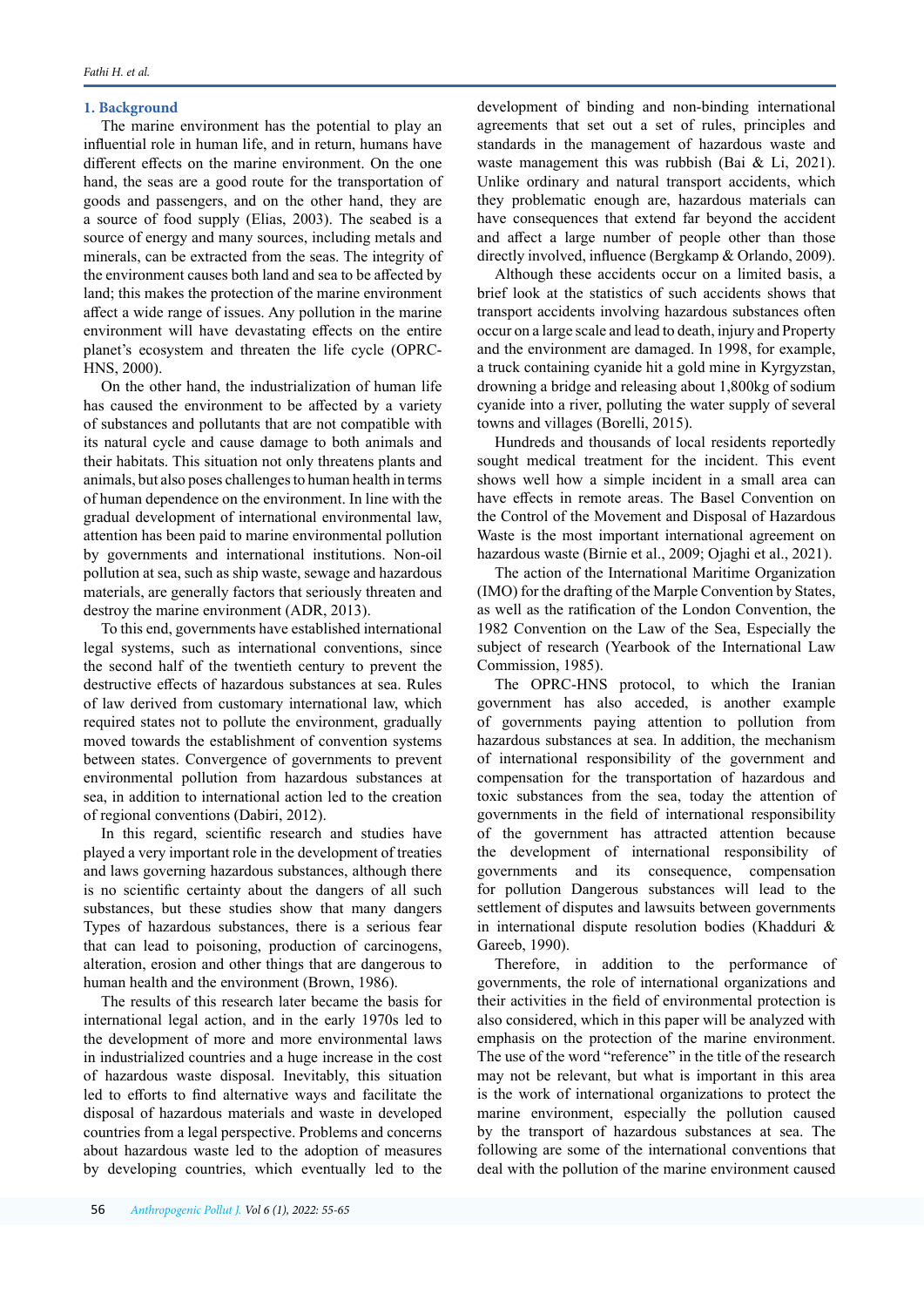by the transport of dangerous goods:

- Convention on Civil Liability for Damage in the Carriage of Dangerous Goods by Road, Rail and Domestic Shipping, Geneva, 1989.
- Basel Convention on the Supervision of the Transnational Transport of Hazardous Wastes and their Disposal, Basel, 1989.
- Bamako Convention on the Prohibition of Imports into Africa and the Control of trans boundary Movements and the Management of Hazardous Waste in Africa, Bamako, 1991.
- Regional Agreement on the trans boundary Transportation of Hazardous Waste, Panama, 1992.
- Convention on the Prohibition of the Import of Hazardous and Radioactive Waste Intra-Algerian Countries and on the Control of trans boundary Transport and the Management of Hazardous Waste in the South Pacific, 1995.
- Amendment of the Basel Convention on the Control of trans boundary Movements and Disposal of Hazardous Waste, Geneva, 22 September 1995.
- Protocol on the Prevention of Pollution from the Mediterranean Sea by Tran's boundary transport of hazardous wastes and their disposal, Izmir, 1996.
- Basel Protocol on Liability and Compensation for Trans boundary Transport of Hazardous Wastes and Their Disposal, Basel, 1999 (Dabiri, 2012; Grant et al., 2009).

The main question of the research is to what extent the practice of governments and international authorities in drafting and implementing international treaties has been effective in the development of environmental rights to prevent pollution caused by the transport of hazardous substances? The answer to this question requires the review of international conventions, the actions of international organizations, and dispute resolution authorities regarding marine pollution caused by the transport of hazardous substances. It should be noted that although governments have not yet taken effective measures to prevent the contamination of hazardous substances, international conventions, and in particular the actions of international organizations, are important given the nascent nature of international environmental law.

In 2011, the United Nations introduced a document entitled "The Universal Coordinated System for the Classification and Labeling of Chemicals". This document defines and classifies hazardous chemical products that can be used to identify hazardous substances (UNEP, 2016).

In addition, we can refer to the 1996 International Convention on Liability and Compensation for Injuries Related to the Carriage of Toxic and Hazardous Substances by Sea, the 2010 Protocol of which defines hazardous substances. Pursuant to paragraph 5 of Article 1 of this document, hazardous and toxic substances are:

(A) Any material carried on a ship as a commodity referred to in the following paragraphs:

- Bulk oil listed in Annex 1 to the 1973 International Convention for the Prevention of Pollution, as amended by the 1978 Protocol;

- Toxic liquids transported in bulk, listed in Appendix 2 of the International Convention for the Prevention of Pollution in 1973, as amended by the 1978 Protocol, and substances and compounds normally classified in categories A, B, C, D;
- Hazardous liquid substances transported in bulk and listed in Section 17 of the International Code for the Construction and Equipment of Ship Carrying Hazardous Chemicals in Bulk 1983 and its amendment, as well as hazardous products for which the initial conditions are suitable for transport Is provided by the executor and the executor port in accordance with paragraph 1.1.3 of the same code;
- Packaged hazardous and harmful substances, covered by the International Maritime Code of Hazardous Materials;
- Liquefied gases listed in Section 19 of the International Code for the construction and equipment of vessels carrying international liquefied natural gas 1983 and products for which the appropriate initial conditions for carriage by the operator and the port in accordance with paragraph 1.1.6 of the Code Has been;
- Bulk transported liquid materials whose boiling point is not more than 60 degrees Celsius; - Bulk solids including hazardous chemicals covered by Appendix "B" of the Code of Practice for Safe Bulk Goods to the extent that these materials are also subject to the provisions of the International Maritime Code of Hazardous Materials when transported in packages;

(B) Remains for the transport of bulk materials referred to in paragraphs (a) to  $(3)$ ,  $(4)$  and  $(6)$ ;

Hazardous materials can be in three forms: solid, liquid and gaseous, and what matters is the properties of these materials. Other hazardous chemicals are listed in the table below:

The European Union divides hazardous substances into nine separate categories (Bowring, 2009):

- **Explosives**;
- Compressed and insoluble gases under pressure of 2200 N / m2 (Pascal);
- Newton flammable liquids per square meter (Pascal) 2300;
- Flammable solids 2400 N / m2 (Pascal);
- Potential combustible material  $2430 \text{ N/m}^2$  (Pascal);
- **Materials that emit flammable gas in contact with** water;
- Oxide materials;
- Organic peroxides;
- Toxic substances;
- Infectious substances;
- Radioactive materials;  $\setminus$
- **Miscellaneous hazardous materials.**

## **2. Research methodology**

This research is a review that has been done with a thorough and comprehensive review of written sources and international documents.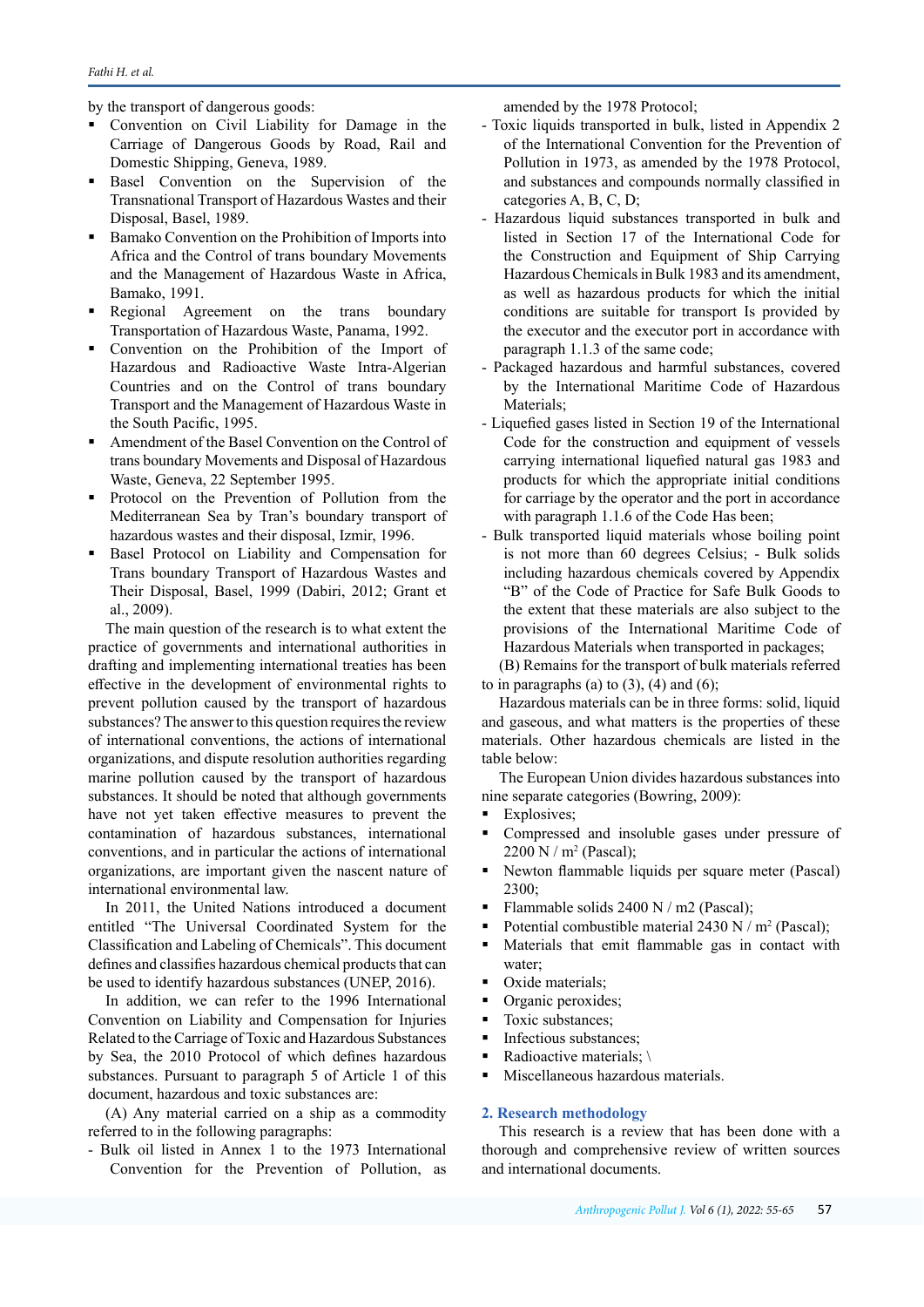| Table 1. Chemicals and hazardous (UNEP, 2016; Unterweger, 2014) |                                                                                                                                                                                                                                                                                                                                                                                                                                                                                                                                                                                                                                                                                                                                                                                                                                                                                                                                                                                                                                                                                                                                                                                                                                                                                                       |  |
|-----------------------------------------------------------------|-------------------------------------------------------------------------------------------------------------------------------------------------------------------------------------------------------------------------------------------------------------------------------------------------------------------------------------------------------------------------------------------------------------------------------------------------------------------------------------------------------------------------------------------------------------------------------------------------------------------------------------------------------------------------------------------------------------------------------------------------------------------------------------------------------------------------------------------------------------------------------------------------------------------------------------------------------------------------------------------------------------------------------------------------------------------------------------------------------------------------------------------------------------------------------------------------------------------------------------------------------------------------------------------------------|--|
| Type of Material                                                | Description                                                                                                                                                                                                                                                                                                                                                                                                                                                                                                                                                                                                                                                                                                                                                                                                                                                                                                                                                                                                                                                                                                                                                                                                                                                                                           |  |
| <b>Persistent Organic</b><br><b>Pollutants</b>                  | Persistent organic pollutants are one of the hazardous substances. The Stockholm<br>Convention, with three annexes, sets out these provisions. Given that this<br>Convention makes such articles subject to exceptional and restrictive rules, the<br>same procedure is provided for in the Annexes.<br>Appendix A is included as Appendix B as Restrictions and Appendix C as<br>Unintentional Products. Appendix A contains substances such as Aldrin, Alpha<br>Chlorosilicoxhexine,<br>Chlordane,<br>and<br>Beta<br>Hexa<br>Chlordecone,<br>Decobromodiphenyl, Dildrin, Andrin, Heptachlor, etc., which should be<br>removed.<br>Appendix B lists chemicals whose production and use for certain purposes are<br>accepted and with certain exceptions. One of these substances is an insecticide<br>called DDT.<br>Appendix C contains resistant organic pollutants that are inadvertently formed<br>and released from human sources and contains chemicals called<br>Hexachlorobenzene, Hexachlorobutadine, Pentachlorobenzene, Polycarbonate<br>Diphenyl (PCB), Dibenzene-dioxin Polycarbonate. And Dibenzofurtan and<br>finally naphthalene. These substances are the result of release and unintentional<br>production, including chlorine, from imperfect compounds or chemical<br>reactions. |  |
| <b>Hazardous</b> waste                                          | Hazardous waste is one of the categories of hazardous materials. In addition to<br>hazardous products that are exported for trade to different parts of the world and<br>can be the subject of maritime transport, the disposal of hazardous waste is also<br>part of the trade in these materials. This trade is done in the form of transferring<br>these materials from developed countries to developing countries. Hazardous<br>waste has properties that make it hazardous or give it the ability to have harmful<br>effects on human health or the environment. Hazardous waste comes from a<br>variety of sources, ranging from industrial plant waste to batteries, and can come<br>in a variety of forms, from liquid, solid, gas, or sludge.                                                                                                                                                                                                                                                                                                                                                                                                                                                                                                                                               |  |

For this purpose, by referring to reputable Internet sites as well as reference libraries in specialized organizations, the required data were prepared and collected. Finally, in order to summarize the data by setting a benchmark checklist and referring to the opinions of experts and specialists on the measures taken were evaluated.

## **3. Results and Discussion**

The research findings are presented in several separate sections.

# *3.1. Legal regime for the protection of the marine environment against the transport of hazardous materials*

The maritime environmental law system consists of several international conventions, each of which, thematically or geographically, covers part of the purpose of this legal system. Therefore, in the first step, it is necessary to explain the legal sources related to the transportation of dangerous goods (Brownlie, 2008).

The components of this system can be divided into several categories, which are:

- Rules contained in the regime of environmental law, which can be divided into the following two categories:

A. General rules for the protection of the marine environment.

B. Special rules of environmental protection against the

transportation of hazardous materials.

- Rules related to the protection of the marine environment resulting from the transport of hazardous substances in other legal regimes, including human rights;

# *3.2. Protection of the marine environment against hazardous substances in environmental law*

The legal system of environmental protection against the transport of hazardous materials can be generally divided into two categories. First, the general rules of environmental protection that covers all types of environmental pollution, and second, the specific rules related to the protection of the environment against hazardous materials and the transportation of these materials.

The legal system for the protection of the marine environment against marine pollution caused by the transport of dangerous goods, consisting of several international conventions and general and specific zones, international customary rules as well as international provisions contained in other legal systems, including human rights. It is the international community that together constitutes the legal system in this area. However, understanding the commitments of governments and the practice of international organizations and institutions in this regard is not limited to the introduction of these documents.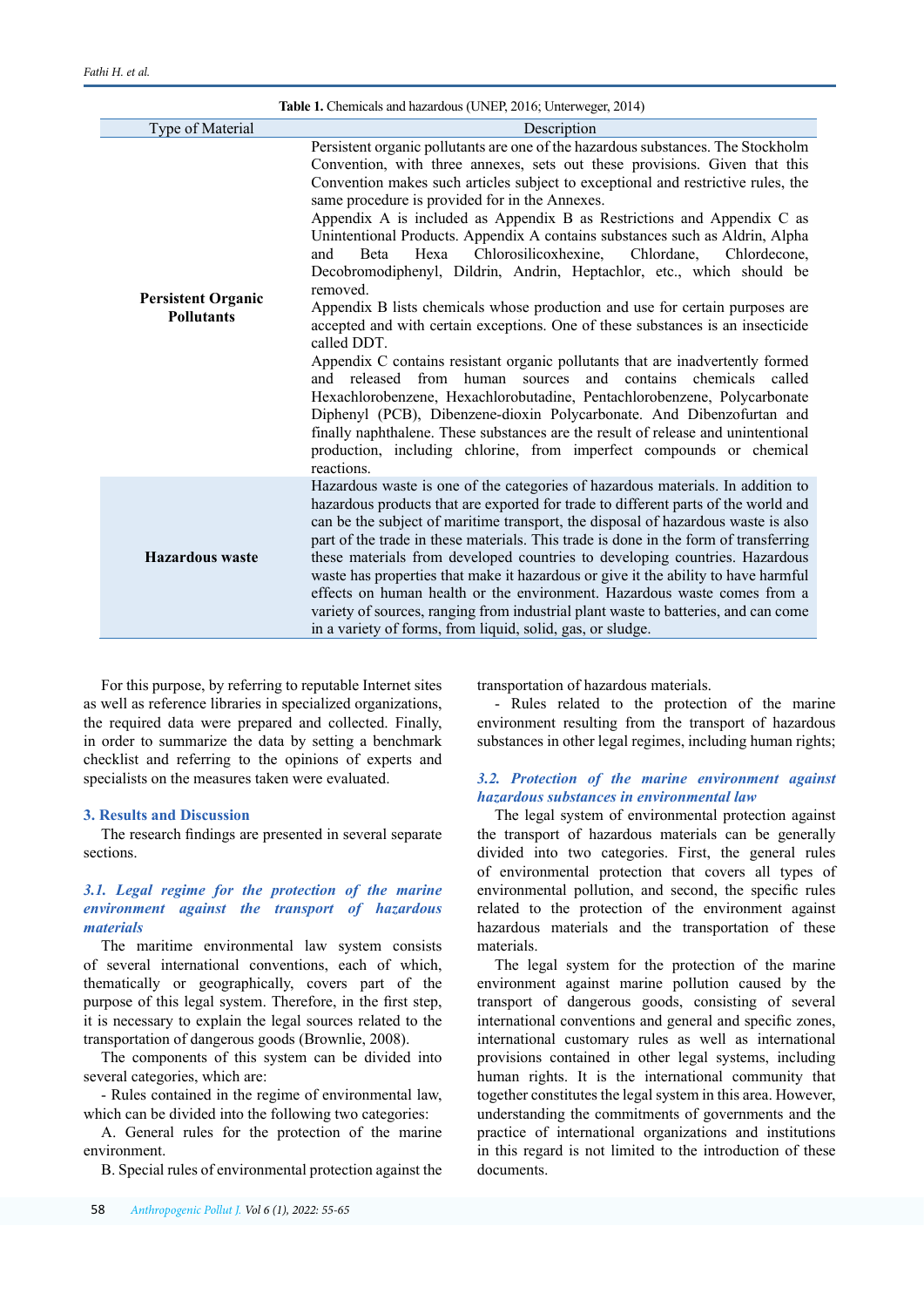| Table 2. Division of the legal system of marine environmental protection |                                                                                                                                                                                                                                                                                                                                                                                                                                                                                                                                                                                                                                                                                                                                                                                                                                                                                                                                                                                                                                                               |                                                                                                                                                                                                                                                     |  |
|--------------------------------------------------------------------------|---------------------------------------------------------------------------------------------------------------------------------------------------------------------------------------------------------------------------------------------------------------------------------------------------------------------------------------------------------------------------------------------------------------------------------------------------------------------------------------------------------------------------------------------------------------------------------------------------------------------------------------------------------------------------------------------------------------------------------------------------------------------------------------------------------------------------------------------------------------------------------------------------------------------------------------------------------------------------------------------------------------------------------------------------------------|-----------------------------------------------------------------------------------------------------------------------------------------------------------------------------------------------------------------------------------------------------|--|
| Type of legal system                                                     | <b>Types</b>                                                                                                                                                                                                                                                                                                                                                                                                                                                                                                                                                                                                                                                                                                                                                                                                                                                                                                                                                                                                                                                  | <b>Examples</b>                                                                                                                                                                                                                                     |  |
| General system of<br>marine environmental<br>protection                  | International treaties<br>Customary law                                                                                                                                                                                                                                                                                                                                                                                                                                                                                                                                                                                                                                                                                                                                                                                                                                                                                                                                                                                                                       | Combating Environmental Pollution (1958)<br>٠<br>Convention for the Prevention of Marine Pollution (1972)<br>Marple Convention and Annexes<br>1982 Convention on the Law of the Sea<br>■<br>International Law Commission (1973-1976-1978-1985)<br>٠ |  |
|                                                                          | ٠                                                                                                                                                                                                                                                                                                                                                                                                                                                                                                                                                                                                                                                                                                                                                                                                                                                                                                                                                                                                                                                             | Convention on the Prevention of Marine Pollution by Disposal of Waste and Other                                                                                                                                                                     |  |
| Special system of<br>marine environmental<br>protection                  | Materials 1972<br>Convention on the Law of the Sea (1982)<br>International Convention on Liability and Compensation for Transport of Dangerous<br>٠<br>and Toxic Substances<br>Basel Convention with the aim of controlling the trans boundary movement of<br>hazardous wastes and their disposal<br>Protocol of Preparedness, Response and Cooperation in Pollution Incidents Due to<br>٠<br>Toxic and Dangerous Substances (2000)<br>Convention on the Prohibition of the Importation of Hazardous Waste into Countries<br>٠<br>and the Control of the Movement and Management of Hazardous Waste within the<br>Pacific,<br>Convention on the Prohibition of Imports into Africa and the Control of Trans<br>٠<br>boundary Movements and the Management of Hazardous Waste in Africa, known as<br>the Bamako Convention (1991)<br>Stockholm Convention on Persistent Organic Pollution (1995)<br>٠<br>Rotterdam Convention on Preconscious Consent Procedure for International Trade<br>in Certain Chemicals and Pesticides, (2004)<br>Stockholm Convention |                                                                                                                                                                                                                                                     |  |

(Source: Author based on research findings)

Although these rules and regulations are formulated in separate documents, their implementation requires a thorough understanding of the relationship between these rules. Therefore, in recognizing the performance of international actors, it is necessary to consider the conflict resolution system among international resources related to this field. For this purpose, international law uses two methods, which are: the general system of conflict resolution and the terms of conflict resolution that are contained in international treaties and determine the relationship between that document and other rules of international law. Both mechanisms are conceivable in relation to environmental treaties related to the transport of dangerous goods. For example, the Stockholm Convention on Resistant Organic Substances lacks any conflict resolution, and therefore the conflict between the contents of this document and other relevant rules is determined within the framework of general conflict resolution rules (Curry, 2011; ECE, 2019).

In order to understand the environmental legal system governing the seas, it is necessary to distinguish the different stages of transportation of these items. In general, in an international transport, several steps are conceivable:

- The first step is to pack the goods at the origin and prepare the relevant documents;
- Second stage, transportation of goods from the factory or origin to the destination of the international transport

operator;

 The third stage is the transportation of goods to the final destination, which can include transportation by the high seas or across borders (Galindo-Leal & Bunnell, 2011).

It is clear that each of these steps will have its requirements. Another issue is the type of transport of hazardous materials. Therefore, it is necessary to first determine how these materials can be transported and secondly, in each of these methods, what requirements should be considered.

## *3.3. Protecting the marine environment*

The protection of the marine environment during the transport of hazardous materials includes the following steps (Figure 1):

The first step is precautions or preventive measures that include eight indicators. Also, second step is reduction measures that include 3 indicators and third step is regeneration and cleansing that include 3 indicators and finally, fourth step is compensation that include 2 indicators.

# *3.4. The performance of governments and international organizations*

In the next step, it is necessary to examine the performance of governments and international institutions in this regard.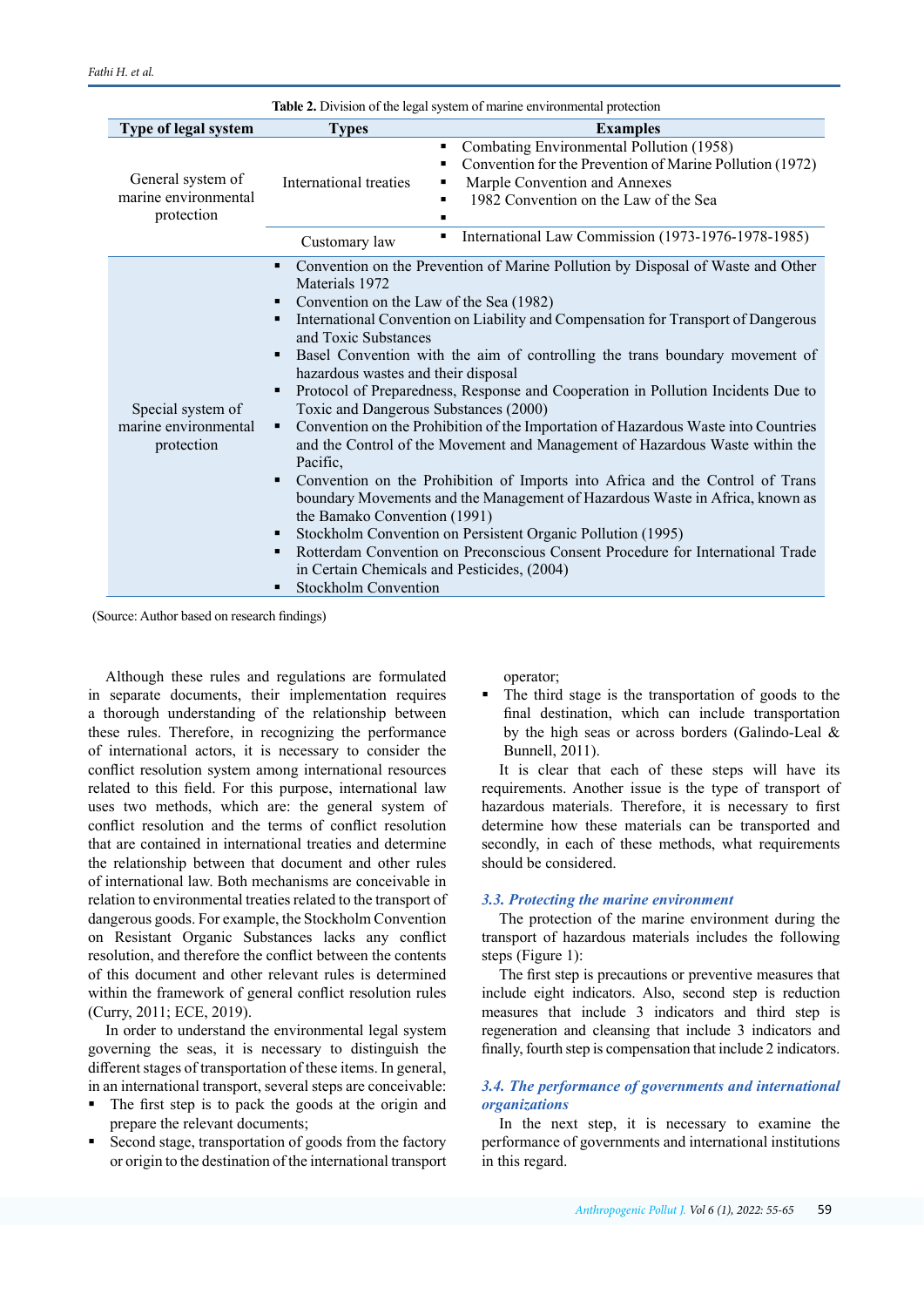

**Figure 1.** Steps and components of marine environmental protection by governments (Drawing: Author based on research findings)

In general, in relation to governments, two forms are conceivable, which are individual performance and group performance. In the first form, three stages can be deduced in the performance of governments, which are internal legislation, implementation of relevant policies and laws, and finally monitoring the performance of relevant domestic or foreign actors. In the area of group practice, issues such as international cooperation and information can be included (Brownman & Stergiuo, 2014). In parallel, for international institutions such as international organizations, several functions can be envisaged, which

include legislating, implementing, monitoring, and resolving disputes. In fact, international organizations either seek to formulate international rules and regulations or take steps to implement those rules and regulations, which can include, for example, coordination mechanisms between other actors (Dodds et al., 2012). At the same time, another important mechanism of international organizations is their supervisory role in the implementation of these rules and regulations. Governments can take an important step towards strengthening the implementation of these rules and regulations (Figure 2).



**Figure 2.** Functional areas of governments and international organizations in the field of marine environmental law (Drawing: Author based on research findings)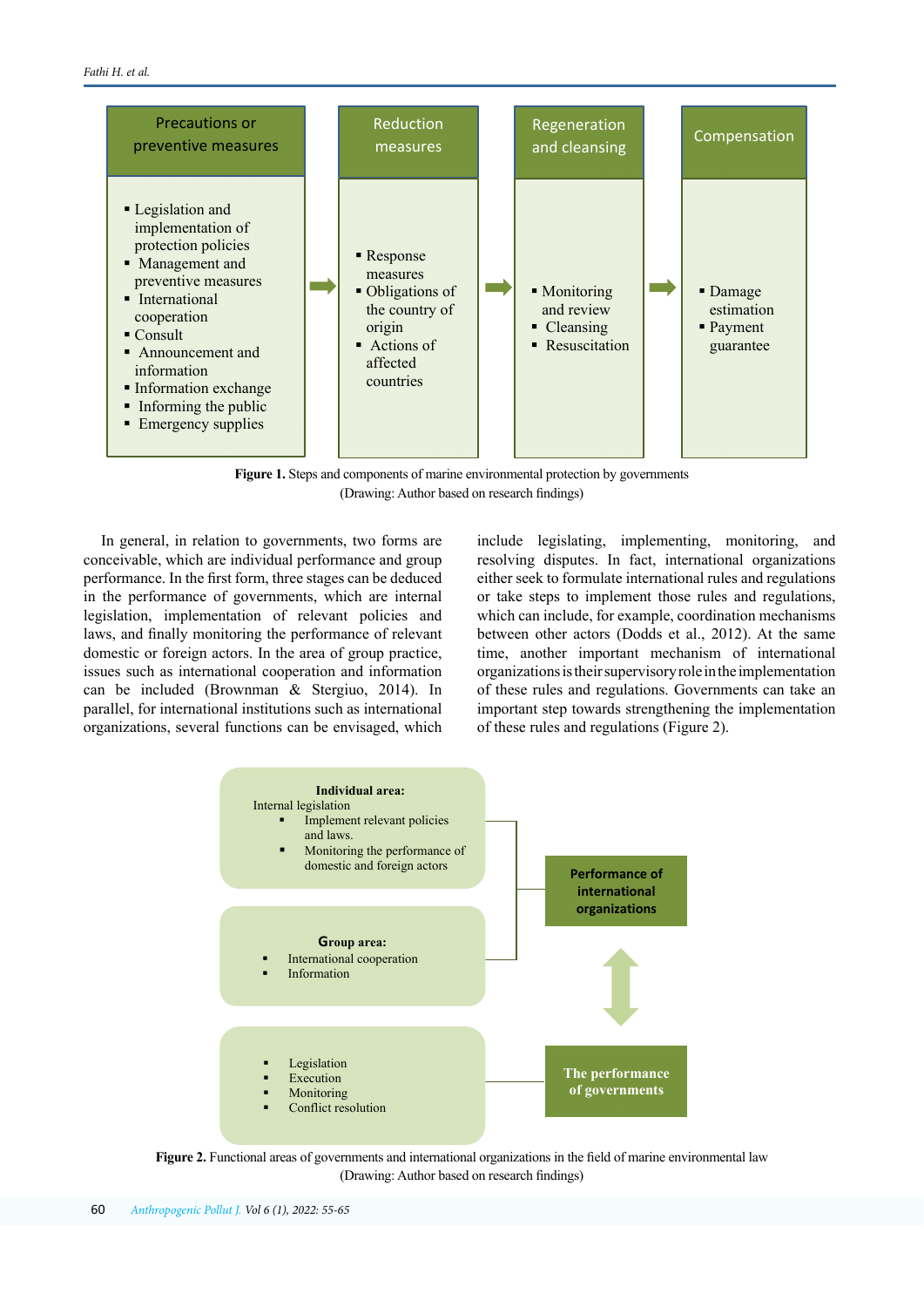International Laws and Regulations Chapter 7 of the SOLAS Convention on Dangerous Goods and the MARPOL Convention on the Control of Pollutant Liquid Contamination, and subsequently the 1978 Protocol to the United Nations Convention on the Carriage of Goods by Sea (known as Hamburg Convention and the Prevention of Contamination of Packaged Harmful Substances in conjunction with the International Marine Hazardous Goods Code (IMDGE code) and the International Protocol on the Preparation, Response and Cooperation against Pollution of Toxic and Dangerous Substances (OPRC-HS-2000) All have dealt with the issue of the transport of dangerous goods, in addition to which the United Nations ratified the Convention on "Combined International Transport" in 1980 (CLC, 1996). In the case of the transport of radioactive materials and nuclear waste, although in view of the enormous amount of potential damage in existing international conventions, the responsibility for the damage is often borne by the governments, but under certain conditions the transport operator Instead of the operator, the shipment is responsible for accidents that occur during the shipment and is responsible for the shipping conditions.

# *International Marine Hazardous Materials Code (IMDG CODE)*

The International Maritime Dangerous Goods Code (IMDGE code) agreed upon by the members in the Convention (SOLAS-1960) was implemented by Chapter 7 of the Convention (2004-SOLAS) by the World Maritime Organization (IMDGE) (Houghton, 2014).

Safety precautions for the 9 dangerous marine goods at the container terminal include the following:

- Training of all people involved in the transportation and storage of dangerous goods;
- Develop a plan for the transportation, handling and storage of dangerous goods;
- Planning in the acceptance of dangerous goods to the container terminal;
- Paying attention to labeling on containers containing dangerous goods;
- Cleaning of containers containing dangerous goods based on its compatibility and incompatibility;
- Preparation of special arrangements by (Cargo Interest) in how to deal with containers of dangerous goods (IC, 1983).
- *International Convention on Safe Containers (CSC)*  The International Convention on Safe Containers (CSC) was established in 1972 by the IMO, recognizing the benefits of formalizing the common safety requirements for the complete safety of life at work, stacking and transporting containers, and facilitating international container transport. ; In this convention, in order to ensure the safety of working with containers, it is emphasized that in all stages of container efficiency, the forces resulting from movement, placement, stacking, container weight and external forces do not exceed the strength of

the container design (Kil, 2015).

 *International Convention for the Prevention of Pollution from Ships*

The International Convention for the Prevention of Pollution from Ships was adopted in 1973 by the International Maritime Pollution Conference (IMO) and subsequently amended by the 1978 Protocol. These regulations cover various sources of pollution from ships and their main purpose is to eliminate pollution of the marine environment by oil and other harmful substances and reduce the discharge of such substances intentionally or unintentionally, through the application of laws and regulations on ships and ports. (Viliger & Customary, 1997).

 *International Protocol on Preparedness, Response and Cooperation against Pollution of Toxic and Dangerous Substances*

The OPRC Convention addresses oil-related accidents in general and in particular (Zozetto, 2013).

 *International Convention on Liability and Compensation for the Carriage of Toxic and Dangerous Substances by Sea 1996 and Additional Protocol 2010* 

In general, damages will be paid through the HNS Fund when the shipowner's liability is not complete or sufficient to compensate for the damage, or when no liability is borne by the shipowner under the first level. Under this convention, the second level of membership of the HNS Fund will be imposed on persons who receive a certain minimum amount of HNS consignment from the Contracting States for a period of one year. The unit of account in this convention is the Special Drawing Right (SDR) (Hasley, 2011).

# *Convention on Civil Liability for the Transport of Nuclear Material 1971*

Convention on Civil Liability for the Transport of Nuclear Material (Brussels, 1971), established by a conference organized by the International Maritime Organization (IMO) with the International Atomic Energy Agency (IAEA) and the European Atomic Energy Agency (IEA) (OECD) was formed (Gerard peet, 1994).

#### *Establishment of compensation funds*

Another provision of the international community to protect against the transport of dangerous goods can be found in the International Convention on "Liability and Compensation for Damages Related to the Transport of Dangerous and Toxic Substances". According to this convention, in cases where the damage caused by hazardous and toxic substances is in bulk, the ship-owner should normally be able to pay between ten million and one hundred million special withdrawal rights from the International Monetary Fund (depending on the volume and tonnage). Ship), limit their financial responsibility. In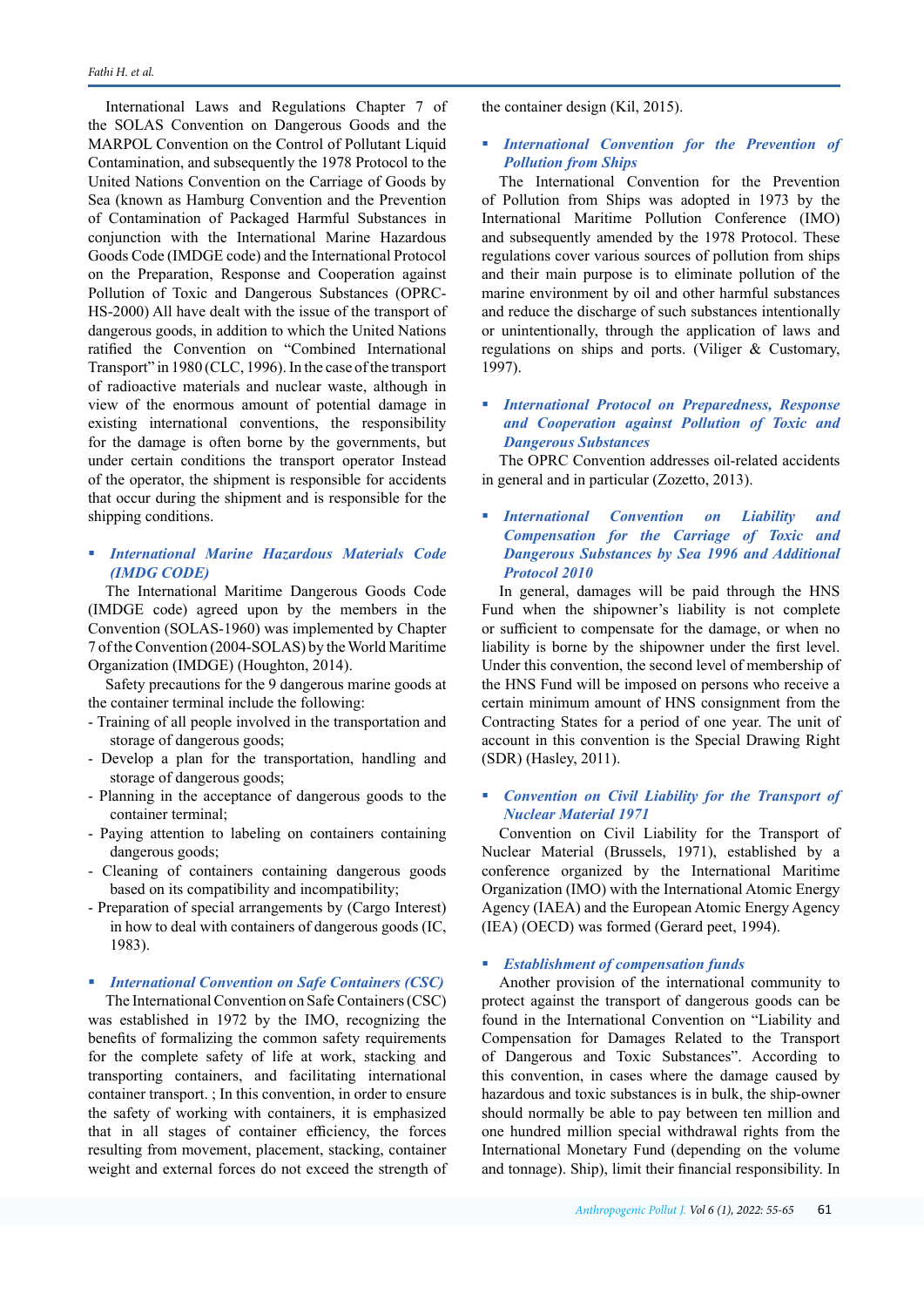cases where this damage occurs as a result of hazardous and toxic packaged materials, the maximum liability of the ship-owner will be 115 million special withdrawal rights (Hill, 2015).

Protecting the marine environment during the transport of hazardous materials is not limited to the actions of governments and other international actors are also involved in the process. International organizations are considered as one of the important players in the international arena that can be effective in the various stages of the development, implementation and ultimately monitoring of international rules and regulations. In the rule-making phase, these institutions generally provide a good platform for drafting an international treaty. NGOs often, in consultation with other actors, including governments and government agencies, prepare for the drafting of binding or non-binding international instruments, thus helping to develop international rules in this area (Howarth, 2006). International organizations, whether governmental or non-governmental, can also play a valuable role in the implementation phase. These institutions have an effective role in providing various types of assistance to government institutions, both in the development of domestic laws and regulations and in the implementation of these rules. Providing a variety of guidelines for the development of internal rules and regulations or to provide the necessary training to transport operators of such goods, is one of the most important activities that can be expected from these institutions (Hubert, 2015). International organizations can be considered as associations where governments (at the first level) and other international actors (at the lower level) interact to provide specific behavioral patterns and follow its implementation in international relations. These institutions play an effective role in formulating international rules and regulations (around the areas in question), anticipating executive solutions and, if necessary, monitoring the performance of other actors. Transportation of hazardous materials by sea is no exception. Various organizations and institutions at the international and regional levels play a role in protecting the marine environment during the transportation of such materials. Some of the most important such organizations are (Koivurova & Nengye, 2019):

 Specialized institutions of the United Nations o United Nations

Economic and Social Council

- o United Nations Environment Program (UNEP)
- o International Maritime Organization (IMO)
- o International Rail Transport Organization (OTIF)
- o Committee of Experts on the Transport of Hazardous Substances of the Economic and Social Council of the United Nations
- o Subcommittee of Experts for the Transport of Dangerous Goods
- Regional commissions and institutions o European Union
- o Central Commission for Navigation on the Rhine
- o Supervision of European inland navigation
- o Isignet project or international safety guide for inland navigation of boats (vessels for marine transport, especially for transporting gaseous materials and liquids) and terminals o Industrial safety platform of European technology
- o Non-profit association European Association of Dangerous Goods Safety Consultants
- United Nations Economic Commission for Europe
- Economic and Social Commission for Asia and the Pacific
- International arrangements
- o Coordinated global system
- o Working group for the transfer of hazardous materials

Environmental pollution can be transmitted from the territory of a country's territorial sea to another country and cause damage to the people and the environment of that country. Therefore, governments should not act contrary to the principles of international law and against the marine environment. Gradually, in accordance with the Stockholm Declarations of 1972, Rio 1992, and in particular since the ratification of the Convention on the Law of the Sea in 1982, the concept of a common environment has broadened the scope of coastal State law to such an extent that Apply the foreign flag in their port; Even when the ship is accused of causing pollution in the open waters or coastal waters of another state (Viliger, 1969; UNEP, 2000). This has progressed to the point that the 1982 Convention on the Law of the Sea obliges countries to establish judicial structures and domestic laws to compensate victims, and calls on countries to cooperate with each other in regional and international instruments. Specially compile. Given the current developments in the field of international environmental law, especially with the conclusion of various treaties on the subject of prevention, the claim is strengthened that governments will be held responsible for failure to take preventive measures and information. Therefore, governments should pay attention to the fact that with the ratification of various conventions on the one hand and the strong presence of international authorities and organizations to protect the marine environment on the other hand, the necessary minimums regarding the exploitation of the marine environment must be observed. In this regard, both the governments and the above-mentioned organizations should pay the utmost attention to, firstly, the revision and, secondly, the implementation of specific and clear laws and regulations, and in this regard, due to the protection of the marine environment, makes every effort.

## **4. Conclusion**

Conclusions about the discussion can be summarized as follows:

 Considerations related to the sovereignty of states as well as the unwillingness of states to delegate absolute powers in their jurisdiction in any way are among the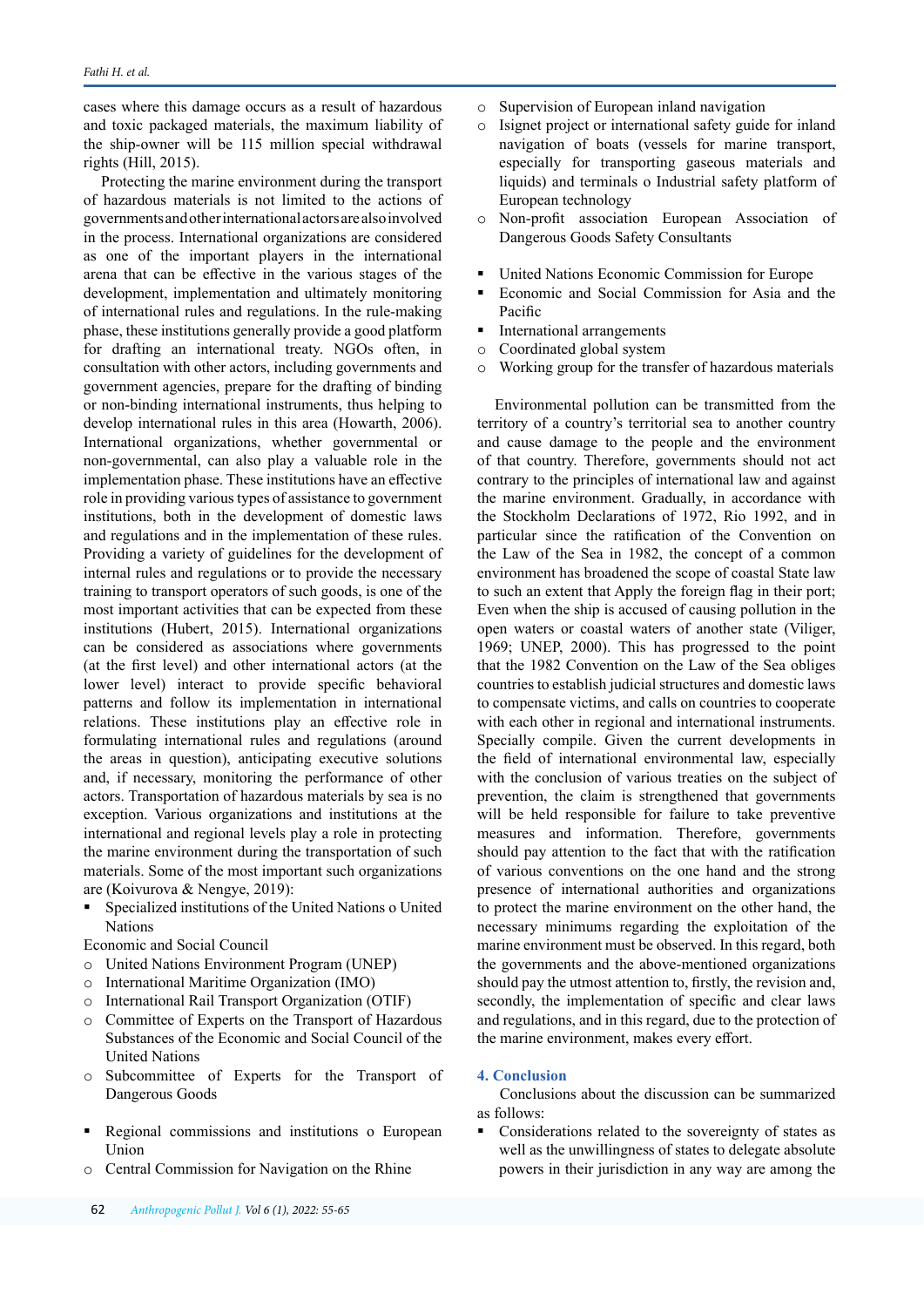most important factors that prevent the ratification and implementation of binding international treaties to protect the marine environment. Be. In any case, sovereignty considerations are so important that international environmental institutions should go as far as possible beyond the basic relationship of international law, ie the relationship between government and government, and focus on promoting and encouraging communication between NGOs and inter-agency agencies. And the promotion of new rules, values and expectations of international agencies and non-governmental organizations can advance the ratification and continued effective implementation of international environmental agreements on the transport of hazardous substances, especially in the field of Based on the history of ratification of binding conventions in other areas, it can be hoped that over time, such activities will lead to the ultimate goal, and thus we can wait for the emergence of dynamic systems to protect the ecosystem. The sea, especially in the field of protection of this territorial territory during maritime transport, which are based on binding rules and regulations.

- As it turns out, the interests of governments in the exploitation of the seas are different, so that the tourism industry is valuable to one government while maritime transport has priority for another government; Or that the food resources of the third state are completely dependent on the maritime territory; Here it is necessary to state that if only a part of the seabed has huge and valuable oil and gas resources, we can see a progressive state of conflict of interest. Therefore, given the priority of governments to use the sea, it has always been very difficult to establish coordination between right-wing governments, but it is impossible in such a way that this difference in interests leads to differences due to the lack of a coordinated system for interest. Vector from the sea. و Regional and international conventions play a major role in providing any solution to marine environmental problems at the international level. Therefore, although the relevant conventions have dealt with this issue in some way or directly, the inclusion of ethical expressions instead of the necessary legal provisions cannot cause the contractors to comply with the said provisions.
- The absence of domestic laws in some governments regarding the protection of the marine environment is an inescapable gap in this area, because domestic laws in their progressive state encourage governments to ratify regional conventions and ultimately international ones. Unfortunately, in the field in question, and in the first case, many governments do not have domestic laws to protect the marine environment. In the second case, despite the ratification of regional and international conventions in this area, many governments are willing to They are not members of it and in case of accession, they refuse to pass laws in their domestic law in accordance with the said convention. Otherwise, it will

lead to a lack of coordination in effective measures to combat this violation.

- Due to the lack of a long history in the field of transport of dangerous goods (as it is considered today), this area of law lacks well-known and effective customs in the international arena and is therefore the responsibility of courts and arbitral tribunals. It is international that in this field, by studying the disputes and disputes, as in other legal fields, the ground for recognizing custom, establishing judicial and arbitration procedures, and following it, establishing custom to formulate laws and regulations. Insufficient development of human science and knowledge on issues related to the marine environment is also important. Human knowledge and science have not yet been able to cover all aspects of the marine environment, and so governments are using the Convention-Framework system to design appropriate legal structures in line with the growth of human knowledge. Also, the costly protection of the marine environment and the lack of financial resources are other obstacles to protecting and protecting the marine environment; Expensive marine environmental protection, especially for developing countries that do not have sufficient financial resources to protect the marine environment and therefore have serious problems in implementing many of the rules of international law that require financial costs. They face major challenges.
- Contrary to the damage done to people, property and security that can be identified, due to the vastness of the marine environment, it is very difficult to recognize and know about the violations and pollution in this area. Therefore, many damages to the marine environment remain unknown, and this has led to damage to this watershed without the knowledge of the international community, and this is due to the lack of a permanent and active monitoring body in the international arena. Obviously, if the cause of the damage to the marine environment informs, retaliatory measures will be taken to reduce or eliminate the source of the damage, while in the absence of information, this issue will be the responsibility of regulatory agencies. Unfortunately, the lack of an institution with the characteristics expressed in the international arena is evident.

Finally, it should be noted that the development of a progressive legal system to protect the marine environment is the responsibility of governments, and if governments comply with the rules and regulations of international maritime law, on the one hand, the interests of the seas can be used more effectively. On the other hand, it established lasting peace and stability in the seas and the environment of the seas. But what is important is that achieving the ultimate goal of protection and preservation of the marine environment is not possible only with the approval of documents and the establishment of requirements, but must be the collective will of the subjects of international law to protect and prevent environmental pollution.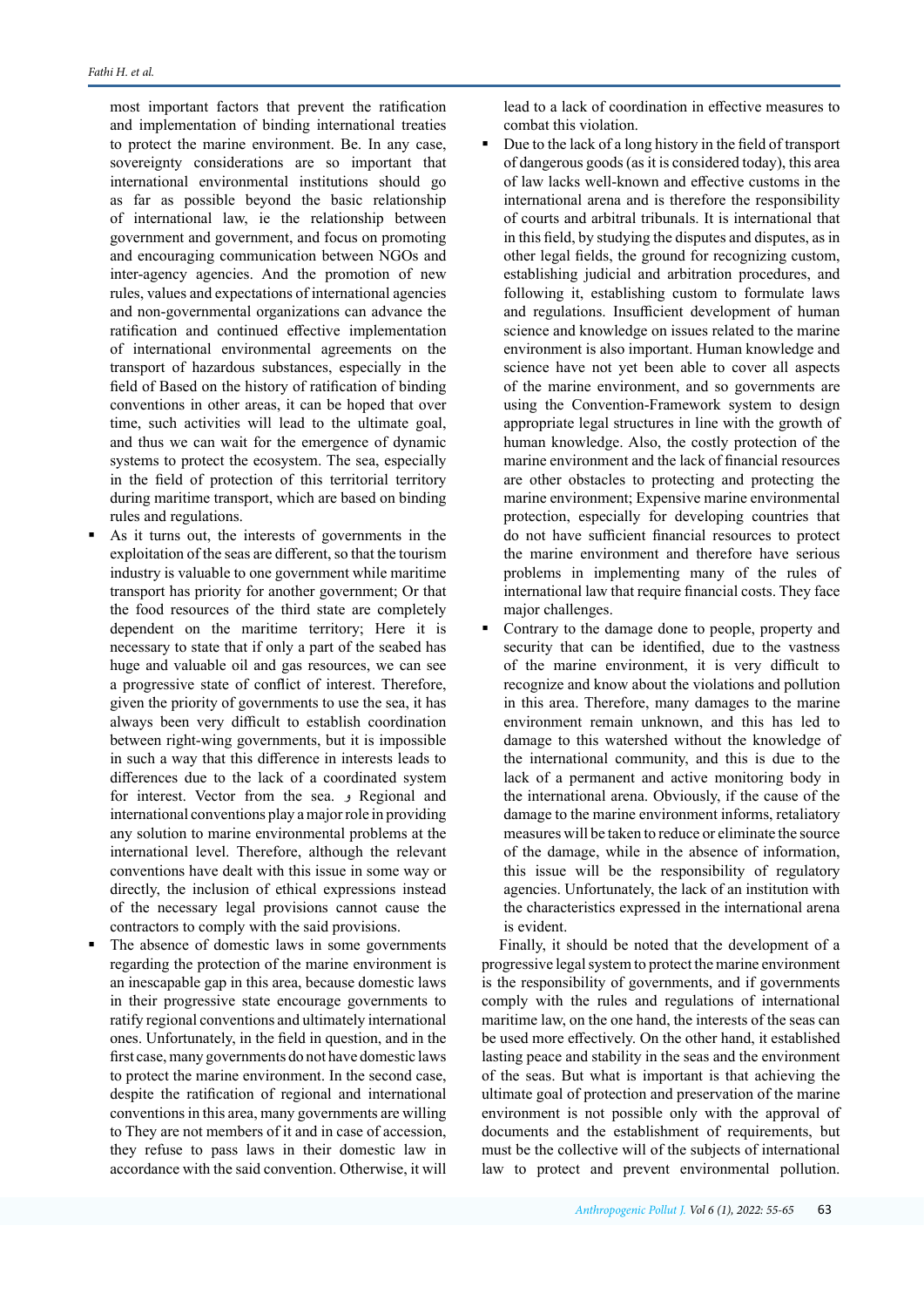Marine, take on a jazz face. In other words, the effective subjects in the protection of the marine environment must create a spiritual and psychological obligation in order to take a firm and coordinated step in this direction.

## **Conflict of interest**

The authors declare that they have no conflict of interest.

#### **Additional Information and Declarations**

#### **Funding**

## **Grant Disclosures**

There was no grant funder for this study.

#### **Competing Interests**

The author declare there is no competing interests, regarding the publication of this manuscript.

#### **Author Contributions**

**Hooman Fathi**: Proposed the plan, conceived the experiments, and analyzed the data.

#### **Seyed Bagher Mirabbasi**

Authored or revised drafts of the paper, and approved the final draft.

#### **Mansour Pournouri**

Revised data.

#### **Ethics Statement**

Vice Chancellor for Science and Research Branch, Islamic Azad University, Tehran, Iran

## **References**

- 1. ADR. 2013. Jordan Training and Training of Trainers on the European Agreement concerning the International Carriage of Dangerous Goods by Road (ADR), 2013, 7-10 October 2013,Transport of dangerous goods (ADR), (Note by the UNECE secretariat), P.2.
- 2. Bai, J., Li, X. 2021. IMO's Marine Environmental Regulatory Governance and China's Role: An Empirical Study of China's Submissions. *Sustainability*. 2021; 13(18):10243. [https://doi.](https://doi.org/10.3390/su131810243) [org/10.3390/su131810243](https://doi.org/10.3390/su131810243)
- 3. Bergkamp, G., Orlando, B. 2009. Exploring Collaboration between the Convention on Wetlands (Ramsar, Iran, 1971) and the UN Framework Convention on Climate Change (IUCN, October 1999), available at [195.143.117.139/key\\_unfccc\\_bkgd.htm](http://195.143.117.139/key_unfccc_bkgd.htm) (accessed 25 September 2009).
- 4. Birnie, P., Boyle, A., Redgwell, C. 2009. International law and the environment. Oxford University Press, Oxford
- 5. Borelli, S. 2015. The (Mis)-Use of General Principles of Law: Lex Specialis and the Relationship between International Human Rights Law and the Laws of Armed Conflict, School of Law, University of Bedfordshire, February 7, 2015, P.1, At: http://papers.ssrn.com/sol3/ papers? abstract\_id=2575076
- 6. Bowring, B. 2009. Specialist and the Tensions in the Jurisprudence of the European Court of Human Rights, J Conflict Security Law (2009) 14 (3): 485-498. At: [http://jcsl.oxfordjournals.org/](http://jcsl.oxfordjournals.org/content/14/3/485.full.pdf+html?frame=sidebar) [content/14/3/485.full.pdf+html?frame=sidebar](http://jcsl.oxfordjournals.org/content/14/3/485.full.pdf+html?frame=sidebar)
- 7. Brown E.W. 1986. Environmental Disasters in International Law in Anuario Jurídico Interamericano, 1986(O.A.S, Washington, D.C, 1987), pp. 141-169, The 1983 Resolution of the European Council on Environmental Law concerning Principles Concerning

International Cooperation in Environmental Emergencies Linked to Technological Development, Environmental Policy and Law, vol. 12(1984), p.68.

- 8. Brownlie, I. 2008. Principles of public international law, 7th edn. Clarendon Press, Oxford.
- Browman, H.I., K.I. Stergiou. 2004. Perspectives on ecosystembased approaches to the management of marine resources. *Marine Ecology Progress Series* 274: 269–303.
- 10. CLC. 1996. International Convention on Civil Liability for Oil Pollution Damage (CLC), 1996. Adoption: 29 November 1969; Entry into force: 19 June 1975; Being replaced by 1992 Protocol: Adoption: 27 November 1992; Entry into force: 30 May 1996.
- 11. Curry, P. 2011. *Ecological Ethics. An Introduction* (2nd edn, Polity 2011); Alexander Gillespie, *International Environmental Law, Policy and Ethics* (OUP 2000).
- 12. Dabiri, F. 2012. Rapid and general assessment of the legal situation and identification of strengths and weaknesses of laws and regulations governing the protection of biodiversity in the Central Zagros region, Vice Chancellor for Research.
- 13. Dodds, F., Schneeberger, K., Ullah. F. 2012. Review of implementation of Agenda 21 and the Rio principles. New York: United Nations Department of Economic and Social Affairs.
- 14. ECE 2019. Provisional agenda for the 106th session, 4 March 2019, Doc. ECE/TRANS/WP.15/245/Add.1, P.2.
- 15. Elias, O. 2003. Sustainable Development, War Reparations and Environmental Damage, in M. Fitzmaurice & M. Szuniewicz (eds.), Exploitation of Natural Resources in the 21st Century, The Hague: Kluwer Law International 2003, pp 67-90.
- 16. Galindo-Leal, C., Bunnell, F. 2011. Ecosystem Management: Implications and Opportunities of a New Paradigm (1995), 71 The Forestry Chronicle 601; Mary Wallace and others 'Moving Toward Ecosystem Management: Examining a Change in Philosophy for Resource Management, *Knowing Nature: Conversations at the Intersection of Political Ecology and Science Studies* (University of Chicago Press 2011) 140 which observe how the notion of 'paradigm shift' is increasingly invoked in wildlife management literature. For a contrary opinion see FAO (n 5).
- 17. Gerard peet. 1994. Green Globe year book of international co،operation on environment & development, Oxford University, 1994, P46.
- 18. Grant, P., John and Barker, J. Craig, 2009. Encyclopedic Dictionary of International Law (3 ed.), Oxford University Press, 2009.
- 19. Hasley, M. 2011. Majesty and Monstrosity: Delueze and the Defence of Nature in Andreas Philippopoulos-Mihalopoulos (ed), Law and Ecology. New Environmental Foundations (Routledge 2011) 219.
- 20. Hill, C.L. 2015. Just another case of treaty interpretation? Reconciling humanitarian law and human rights law in the ICJ pp. 272-296 in Bjorge, Eirik, A Farewell to Fragmentation, Cambridge University Press, 2015.
- 21. Howarth, W. 2006. The Progression towards Ecological Quality Standards, 18 JEL 3, 4.
- 22. Houghton, K. 2014. Identifying new pathways for ocean governance: The role of legal principles in areas beyond national jurisdiction. *Marine Policy* 49: 118–126.
- 23. Hubert, A.M. 2015. Marine scientific research and the protection of the seas and oceans. In: Rayfuse R (ed) Research handbook on international marine environmental law. Edward Elgar, Cheltenham, pp 313–336
- 24. International Code for the Construction and Equipment of Ships Carrying Dangerous Chemicals in Bulk, 1983.
- 25. Khadduri. M., Ghareeb. E. 1990. War in the Gulf, 1990-91: the Iraq-Kuwait conflict and its implications", Oxford university press, p.97.
- 26. Kill, J. 2015. *Economic valuation and payment for environmental services recognizing nature's value or pricing nature's destruction?*. Berlin: The Heinrich Böll Foundation.
- 27. Koivurova, T., Nengye, L. 2019. Protection of the Arctic Marine Environment, in Daud Hassan and Saiful Karim (eds), International Marine Environmental Law and Policy (Routledge, London) 206- 222.
- 28. Ojaghi, A., Fataei, E., Gharibi Asl, S., Imani, A.A. (2021).